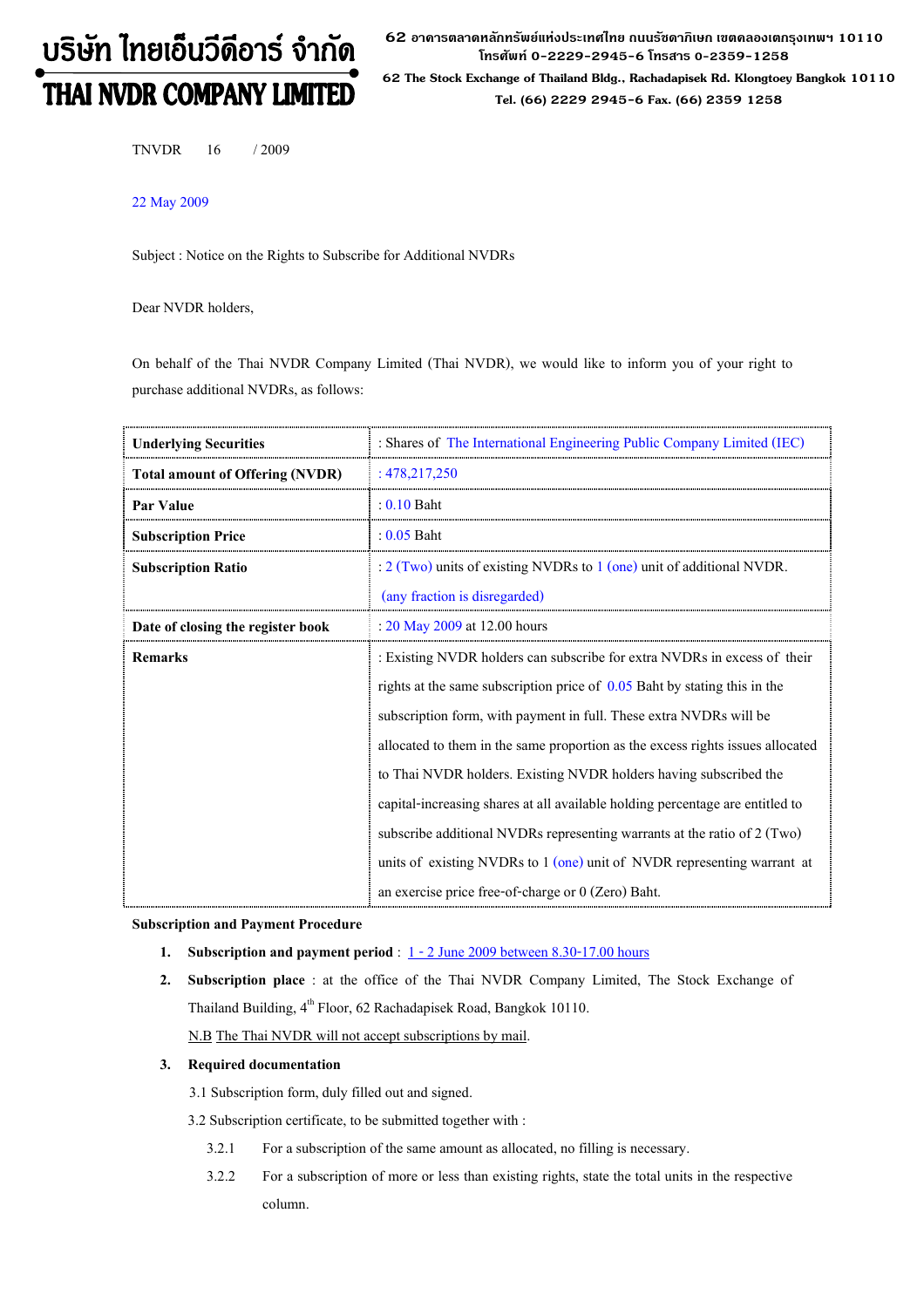### 4. Payment

Subscription for full entitlement or less than or excess the entitlement, please make payment by one check or one cashier check which is collectable through the Bangkok Clearing House within 3 June 2009. Indicate the subscription date and make it payable to "The International Engineering Public **Company Limited (Share Subscription Account)**"

- 5. If NVDR holders fail to exercise their rights or make a payment within the allotted time schedule, or the check or cashier check is not honored, it shall be deemed that such NVDR holders do not wish to exercise their subscription rights. Thai NVDR shall thus regard the subscription as being void.
- 6. Refund for unallotted NVDRs.

If the excess rights NVDRs were not allotted in full because the number of NVDRs subscribed for were more than the number or remaining units of NVDRs, the Thai NVDR will make a refund (without interest) to the NVDR holders by check for the unallotted NVDRs and send it by registered mail to the address that appears on the Share Register Book on the date of closing the book, within 24 days from the final day of the subscription period.

Should you need any further information, please do not hesitate to contact Thai NVDR Company Limited at 02-229-2800 Ext. 2945-2946.

Sincerely yours, Thai NVDR Company Limited

P. Kn

(Pataravasee Suvarnsorn) Head Clearing Dept. SET Group

Enclosure : 1. Subscription Form for NVDR Right Issues

2. Subscription Certificate